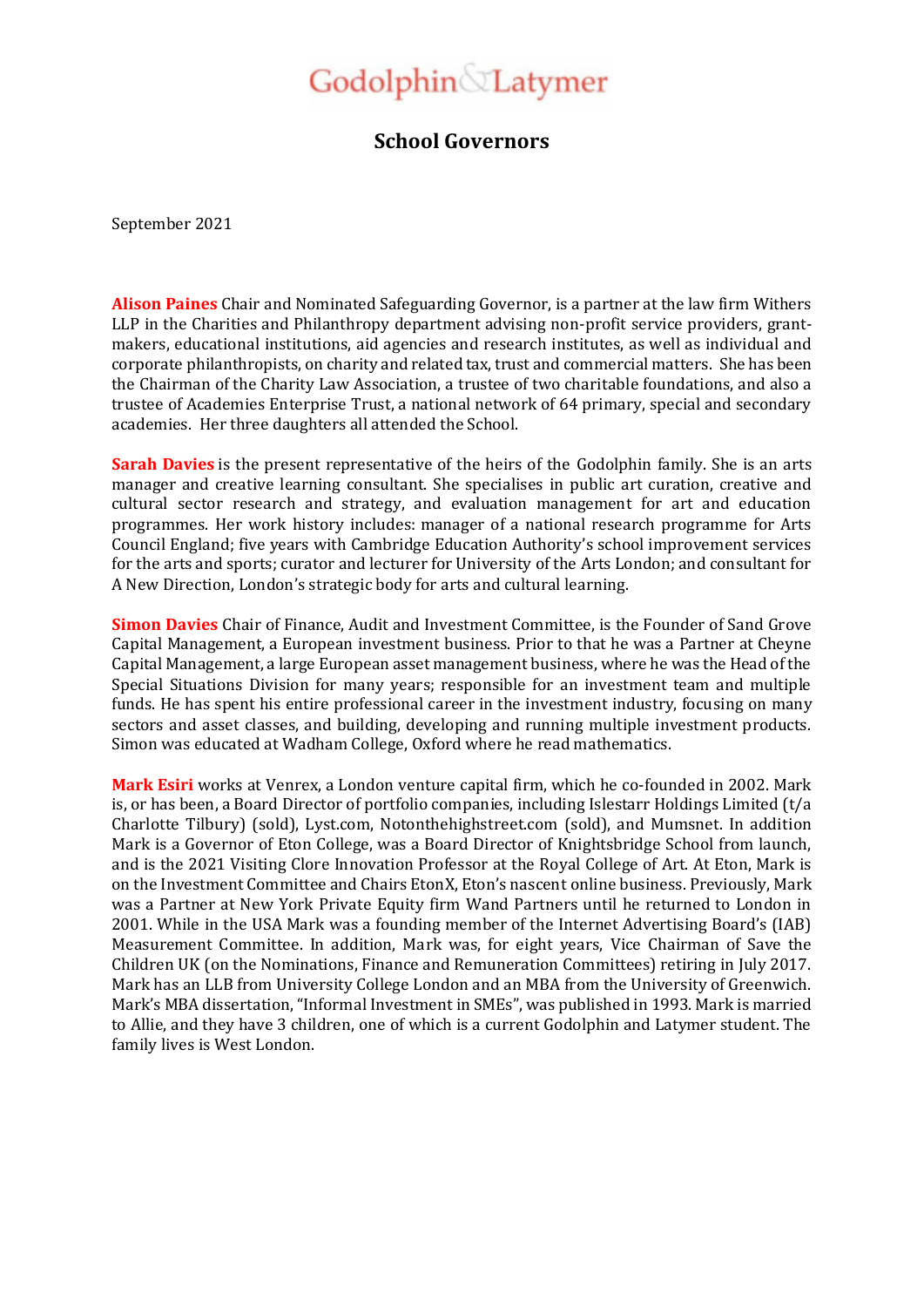**Glen Fendley** is Director of Fundraising at London Youth, a charity that works with a network of over 400 community youth organisations, and creates opportunities for tens of thousands of young Londoners each year through our sports development, employability, youth social action, arts, and outdoor education programmes. Prior to joining London Youth, Glen was senior advisor in fundraising and philanthropy at RSAcademics, a leading global consultancy in school leadership and recruitment. Over the last 25 years, Glen has worked for a range of high-profile charities in the country, including the NSPCC and WWF-UK. Over the last decade, he has specialised in supporting educational institutions, and was Head of Development at the Girls' Day School Trust, one of the largest independent school trusts in the UK. He was previously the Chair of the Institute of Development Professionals in Education, the professional body that empowers schools to fundraise effectively from their own communities. He is also currently a Trustee of the Dukes Foundation, The British Racing School, and The London Warriors Sports Club.

**Tim Howe QC** Deputy Chair of Governors is a Barrister specialising in the banking, financial services, energy and insurance industries. He is also an arbitrator and accredited mediator in commercial disputes. He was called to the Bar in 1987 and was appointed Queen's Counsel in 2008. From 2008 to 2010 he was the Chairman of the Bar Council Member Services Board and he has been a member of the Executive Committee of the Commercial Bar Association. He was educated at St Paul's School and Magdalen College, Oxford, where he was a Classics Scholar and the Editor of ISIS magazine. He has two daughters, the younger of whom was a pupil at Godolphin, and a son. He has been actively involved as a member of the Godolphin Capital Campaign board. He is also a Trustee of the British Heart Foundation.

**Sue Kinross** Deputy Nominated Safeguarding Governor (Prep School). Sue worked in Consumer Research for 7 years, and travelled and taught English in South America for 3 years, before deciding in 1983 that teaching Mathematics was definitely the career for her. Since then she has taught in a wide variety of secondary schools in both state and independent sectors. She spent the last 15 years of her teaching career at Godolphin and Latymer (2000 – 2015); she joined as a teacher of mathematics in 2000, was appointed to the Senior Team in 2006 and to the role of Director of Studies in 2010.

**Kevin Knibbs** is a career schoolmaster - History teacher, Head of Lower School and Senior Master at Bolton School, before joining Hampton School in 2007 as Deputy Head. He has been Headmaster at Hampton since 2013. Kevin is Chair of the HMC Sports Sub-committee and a member of the Independent Schools FA Executive Committee.

**Leonard Magrill** is Chair of the Health, Safety and Risk Management Committee. Leonard also sits on the Finance and Audit Committee, Policy and Governance Committee and the Investment Committee. After four years on the academic staff of Bradford University Business School, he embarked on a 25-year career with Texaco Ltd. He was promoted to be responsible for the Supply & Trading and Strategic Planning functions. He represented Texaco on a wide variety of joint venture company boards and was also appointed to the Texaco Ltd Board. For 14 years up until 2014, he was a non-executive director of Evance Wind Turbines Ltd having been Chairman during its start-up phase. He also served on the board of Renewable UK, the leading trade association for the sector for five years. For 8 years, he was elected as member nominated trustee for the Chevron UK pension fund and served on their investment committee. He is a counsellor at Executive. Leonard was a Godolphin parent for 14 years and also has two sons. His wife is also an Old Dolphin.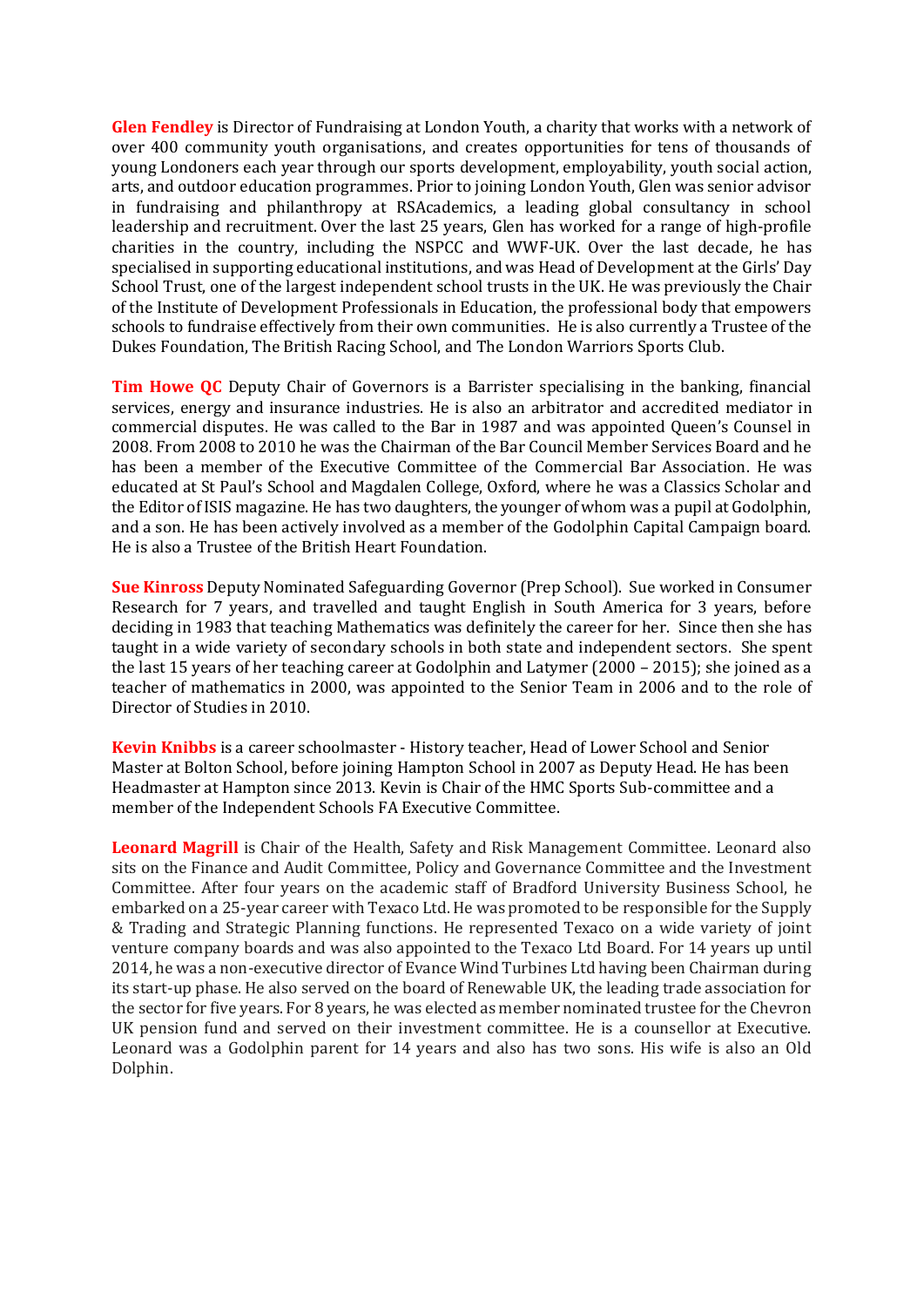**Neil McLaughlan** has been Headmaster of Westminster Cathedral Choir School since 2007. He graduated from Durham University with a First in Philosophy and Politics, before working in management consultancy with Accenture (then Andersen Consulting). In 1997 he took up a vocational career in teaching, first at Worth School and then as Head of English and Director of Admissions at Downside School. Neil lives in London and is married to Philippa. They have two children: Miranda (15) who is at Godolphin and Latmyer School, and Edmund (14) who is at KCS Wimbledon.

**Jane McNeill QC** works as a mediator and investigator and sits as a part-time (fee-paid) Employment Judge and as a Recorder in the County Court. She was in practice at the Bar until 2018, where she specialised in employment, discrimination and personal injury law. She appeared in many leading cases in the employment and discrimination fields; edited the second Equality and Diversity Code for the Bar; was head of her Chambers for six years; and was on the Council (Board) of Acas (Advisory, Conciliation and Arbitration Service) for seven years. She has led investigations involving whistleblowing and allegations of discrimination and other unlawful treatment in the secondary and higher education, private and third sectors. Jane is a Bencher of Lincoln's Inn, where she chairs the Staff Committee, and is an Honorary Fellow of Lucy Cavendish College, Cambridge. She graduated in modern languages (Italian and French) from the University of Oxford before qualifying as a barrister. She is married and has two (now adult) children and lives in London.

**Tracy Meller** is an Architect and Partner at Rogers Stirk Harbour & Partners. Since joining the practice in 1999 Tracy has led a number of large schemes on complex urban sites primarily in the residential and education sectors, including Mossbourne Community Academy, Neo Bankside and the latest building for the London School of Economics. In addition Tracy is the partner responsible for HR, managing the internal staff development and resourcing for RSHP and leading the recruitment team. Tracy is a founder member of the Higher Education Design Quality Forum (HEDQF) a group that exists to promote high quality design in university campuses, buildings and estates, and has for several years been a judge on the RIBA Awards Group, The Architects Journal Awards, Civic Trust awards and most recently the AJ Women in Architecture awards. Tracy is an Honorary professor of Architecture at Nottingham University and has lectured at a number of universities and schools, promoting the work of the practice and in particular working to attract more young women to the industry.

**Diana Rose** Chair of Education Committee and Early Years Foundation Stage (EYFS) Governor, a career teacher who spent 15 years in state grammar schools and then became Head of Sixth Form at St Helen's Northwood, Deputy Head of Oxford High School and eventually Head of The Royal Masonic School for Girls, retiring in December 2016. She chairs the Education Committees at Wycombe Abbey and Kingston Grammar School and is on the Executive of a Multi-Academy Trust in Herts. She has been an ISI Inspector and is currently a Quality Assurance Inspector for ISTIP. A member of the Wolfson Foundation Education Panel for 24 years, she is very interested in promoting access and works on a higher education access programme with the Sutton Trust. She was one of the first generation of women to attend Kings College, Cambridge where she studied History and Social & Political Sciences.